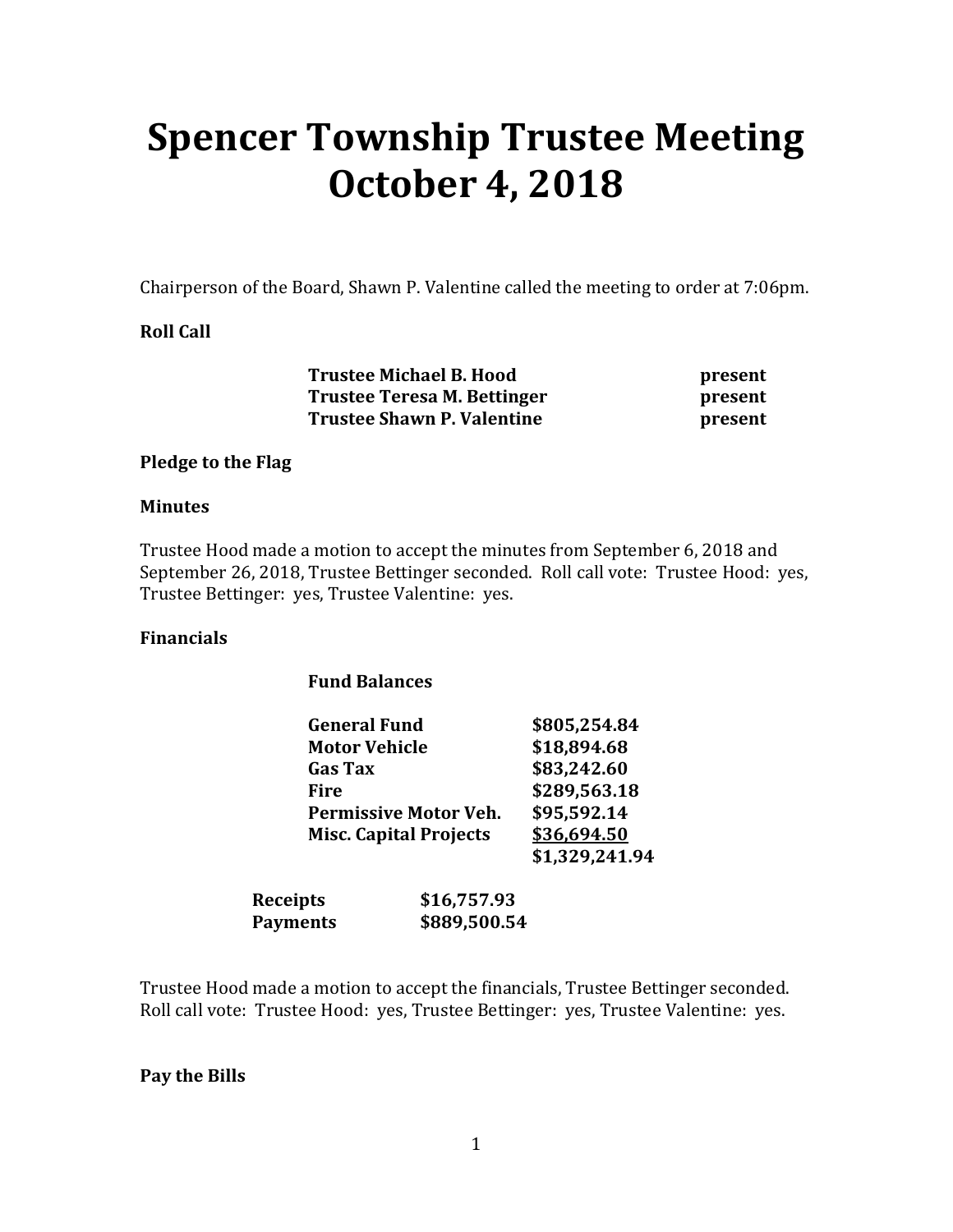Trustee Hood made a motion to pay the bills for the month, Trustee Bettinger seconded. Roll call vote: Trustee Hood: yes, Trustee Bettinger: yes, Trustee Valentine: yes.

#### **Zoning**

Administrative Assistant, Pat Baum gave the zoning report.

Four zoning permits were issued during the month.

The Township received an approval from the Lucas County Planning Commission enacting conditional uses with BZA process and elimination special use permits. The Spencer Township zoning commission also approved the change. There will be a public hearing after the Township meeting for a vote from the Trustee Board.

Requests for zoning violations were requested from the Board for 1428 N. Raab and 555 Meilke Road.

There was discussion on the Township mowing county roads and assessing charges to the County.

To expand the industrial park, the Township is wishing to zone the newly acquired parcel (62-01294) from RA to M1. It would be an annex to West Winds. Trustee Hood made a motion to change the property at 10900 Shaffer Road from RA to M1, Trustee Bettinger seconded. Roll call vote: Trustee Hood: yes, Trustee Bettinger: yes, Trustee Valentine: yes.

Personnel matters for Road employee, Dean Croskey were presented.

## **BZA**

No meeting

**Road** 

**Fire** 

No report

## **Correspondence**

OPWC application for Hill Avenue, Eber Road (south of Angola) and Degenfelder Lane was presented to the Board for signing.

Resolution 2018-1004 was read authorizing Shawn P. Valentine to participate in the OPWC State capital improvement program and to execute contracts. Trustee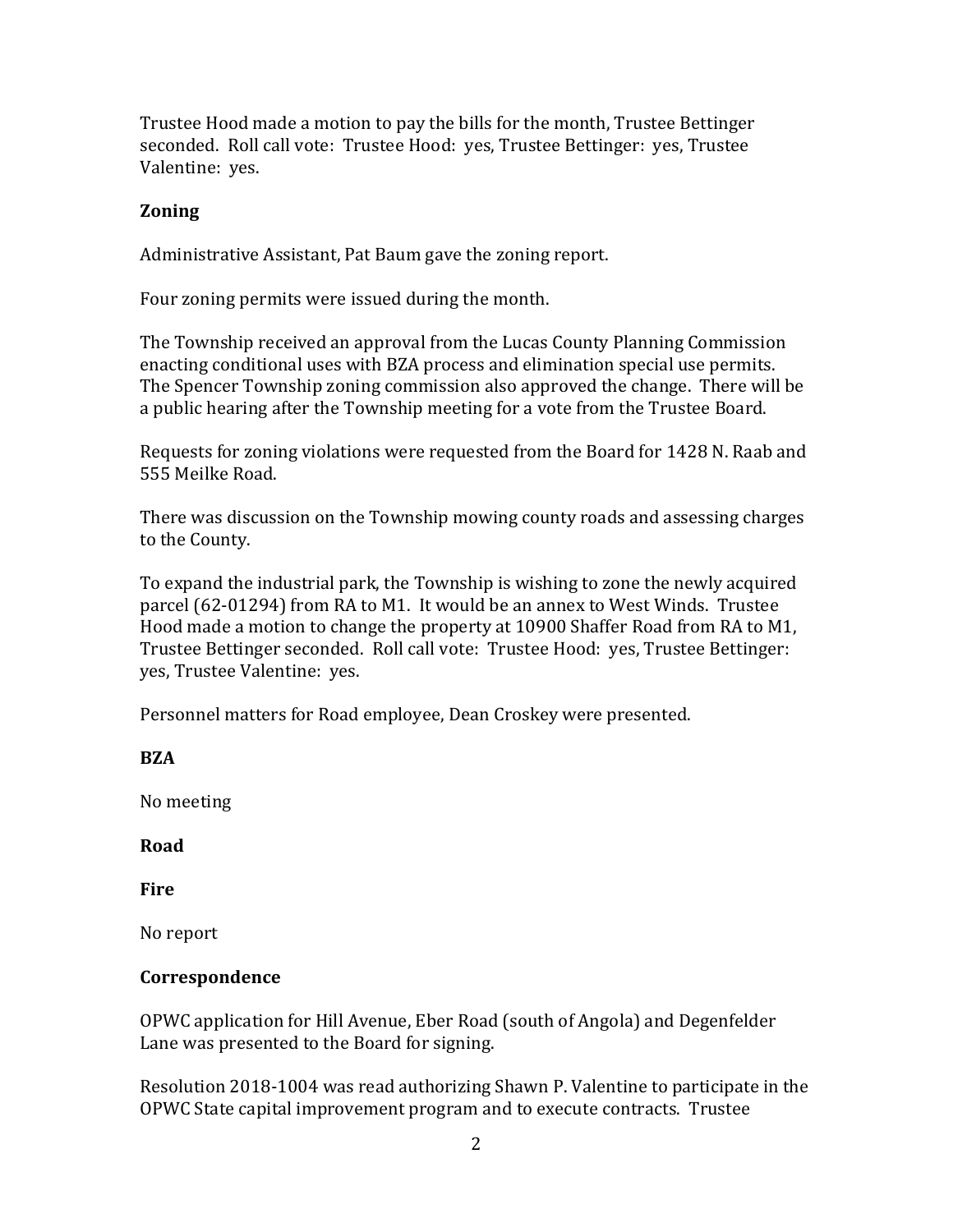Bettinger made a motion to accept the resolution, Trustee Hood seconded. Roll call vote: Trustee Hood: yes, Trustee Bettinger: yes, Trustee Valentine: yes.

The Township received notification the Lucas County Prosecutor's Office filed a brief in Court –a Motion for Summary Judgment-asking for the Court to dismiss the Carlton Arnold case as a matter of law. The Judge continues the Township to discuss settlement possibilities.

The Township received a \$1047.79 distribution check from OTARMA due to their conservative investment strategies and an active loss program.

OTARMA is accepting nominees for the upcoming OTARMA Board of Directors election. Two Board seats are available.

The Township received the 2019 resolution for the estimated revenues from the Lucas County Auditor's Office. The estimates will be presented to the Trustees during the Month of October and will be acted upon at the November meeting.

The Klumm Brothers submitted a bid for the demolition of the property at 10260 Dorr Street for \$8500. Trustee Bettinger made a motion to go with the Klumm Brothers, Trustee Hood seconded. Roll call vote: Trustee Hood: yes, Trustee Bettinger: yes, Trustee Valentine: yes.

The Township will contribute \$2,250 to the Lucas Soil and Water Conservation District. Trustee Hood made the motion, Trustee Bettinger seconded. Roll call vote: Trustee Hood: yes, Trustee Bettinger: yes, Trustee Valentine: yes.

## **Old Business**

Trustee Bettinger brought up fall clean up and Trustee Valentine suggested "dumpster days" where a dumpster will be stationed at the Township Hall and residents will have to bring their trash to the Town Hall.

Trustee Hood made a motion to establish dumpster days on November 1, 2 and 3 for the Township, Trustee Bettinger seconded. Roll call vote: Trustee Hood: yes, Trustee Bettinger: yes, Trustee Valentine: yes.

Trustee Hood suggested this would available to Township residents only and Identification will need to be shown. The times would be from 8am to 5pm.

#### **New Business**

An advertisement will be placed in the Toledo Blade for bids to repave the fire station parking lot.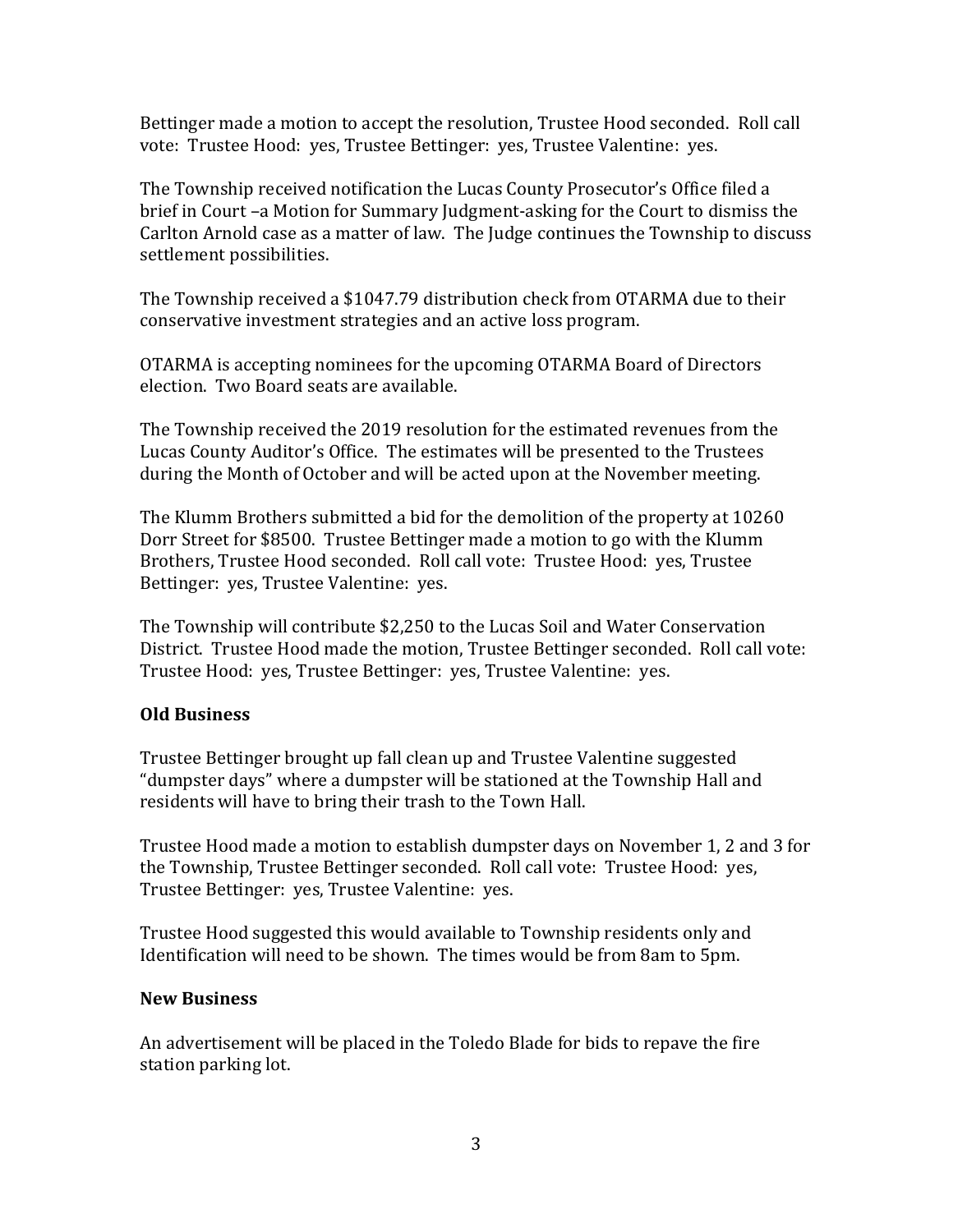Trustee Valentine stated the township purchased the property at 10900 Shaffer Road. It is a 38+-acre parcel. Trustee Valentine suggested the Township obtain liability insurance on the parcel.

Trustee Bettinger made a motion to go into executive session to discuss employee matters at 7:39pm, Trustee Hood seconded. Roll call vote: Trustee Hood: yes, Trustee Bettinger: yes, Trustee Valentine: yes.

Trustee Bettinger made a motion to come out of executive session at 8:46pm, Trustee Hood seconded. Roll call vote: Trustee Hood: yes, Trustee Bettinger: yes, Trustee Valentine: yes.

Trustee Valentine explained holiday pay and other employee matters were discussed during executive session.

Leaf collection for the estates was discussed. The Board will solicit quotes for a leaf vac. Dean Croskey will solicit the quotes.

There are 2 properties that need to have grass mowed. The Township will charge \$100/hour charged to the homeowner as a lien. Trustee Bettinger made the motion, Trustee Hood seconded. Roll call vote: Trustee Hood: yes, Trustee Bettinger: yes, Trustee Valentine: yes.

There was discussion of demonstrating a truck. The Township is interested in purchasing a new truck.

Trustee Valentine opened the floor for switching banks from 5th Third to First Federal. First Federal offers interest that 5th Third currently does not offer. After discussion of the benefits, Trustee Hood made a motion to switch banks, Trustee Bettinger seconded. Roll call vote: Trustee Hood: yes, Trustee Bettinger: yes, Trustee Valentine: yes.

Dumpster days will be advertised on the sign, email and website.

## **Open to the Public**

Kate Roth, resident, asked if the Township was aware if T. Anderson sold his property to the parks.

Kate Roth asked if there was a marijuana plant on Old State Line Road. The Board informed her it is not in Spencer Township. There was clarification it is actually State Line Road in Michigan. She asked if there was a drug problem in Spencer Township. Trustee Valentine explained there are mobile drug dealers and the drug task force is doing their best.

Ray Pawlacyzk, resident, questioned many cars in the lot of a local resident.